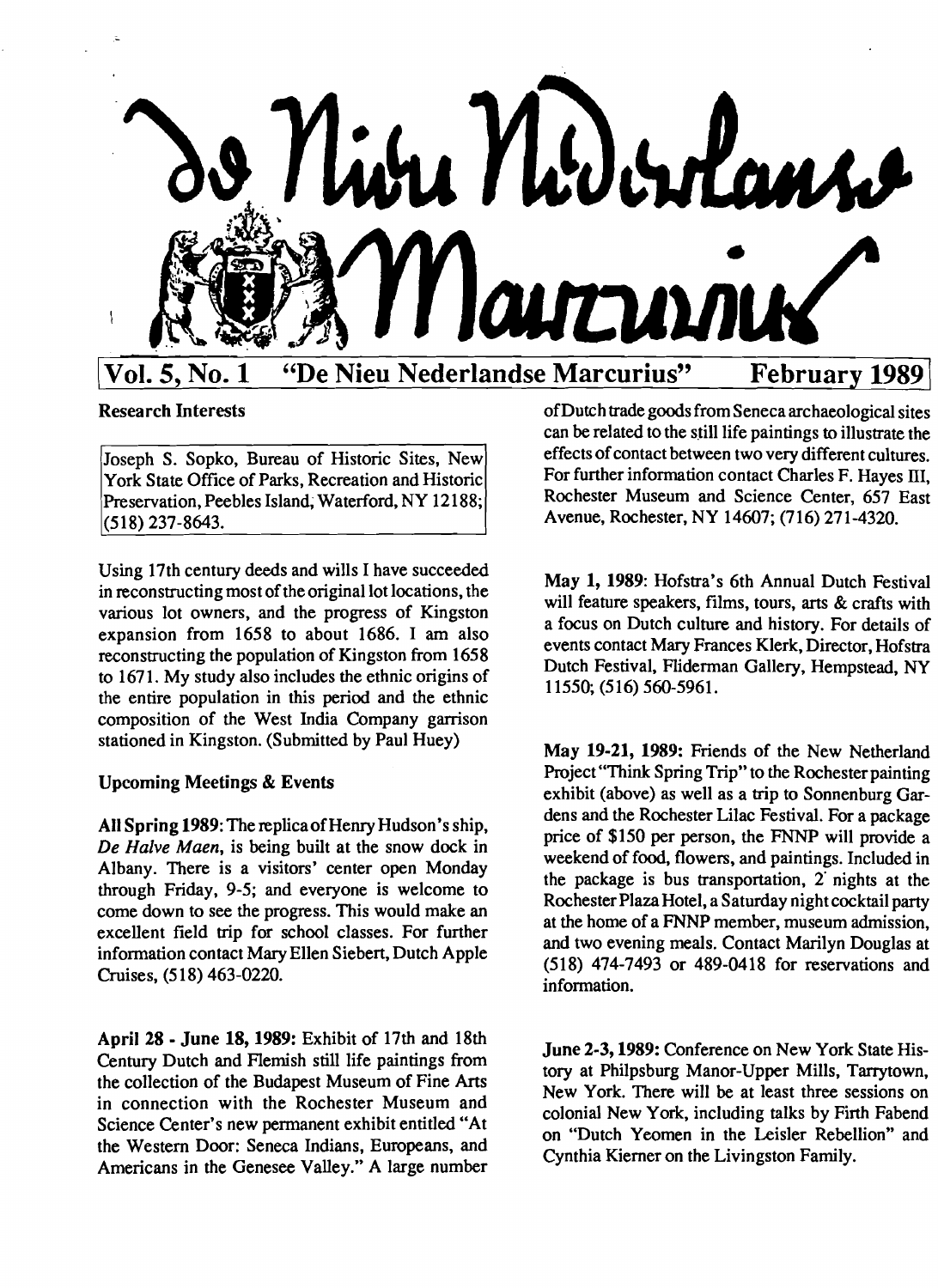July 1.2, 1989: Commissioning of *De Halve Maen*  replica and Dutch Festival, Corning Preserve, Albany. The ship will be available for touring until July 5, when it leaves on a three month goodwill trip. Along the Hudson River, *De Halve Maen* will stop in Kingston, Poughkeepsie, Newburgh, Croton, Tarrytown and New York before going on to Connecticut, Fort Washington (Long Island), along the Jersey shore to Delaware to end up at Penn's Landing in Philadelphia the second week of October 1989. A permanent site for *De Halve Maen* is still sought. For further information on how you can contribute to or take part in the building of *De Halve Maen* contact: Carole McLeod, 121 S. Pearl, Albany, NY 12207; (518) 462-1135.

September 23, 1989: 12th Rensselaerswyck Seminar entitled "The Age of Leisler," commemorating the 300th anniversary of the Leisler Rebellion. Wellknown historian John Murrin of Princeton will be featured with a talk on the impact of the rebellion on constitutional history. Dr. Murrin is sponsored by the NYS Commission on the Bicentennial of the Constitution. Other speakers are recent PhDs or ABDs who will present the results of their research. To receive a brochure (which will be available in July) please write to the New Netherland Project, NY State Library, CEC 8th Floor, Albany, NY 12230.

October 1989: Lecture series by prominent historians to celebrate the 350th anniversary of the founding of the Bronx. Also planned is an audio-visual show on the life and contributions of Jonas Bronck. For more specific information contact Bronx County Historical Society, 3309 Bainbridge Avenue, Bronx, NY 10467; (212) 881-8900.

#### News

#### New Staff at Historic Sites

Rich Goring has been named site manager at the Senate House in Kingston. He is currently working on an exhibit of 19th century quilts and coverlets for the summer. Work is also underway on an improved furniture plan to better reflect the life of Abraham Van Gaasbeeck and his role in the community. ContactMr. Goring at Senate House State Historic Site, 296 Fair Street, Kingston, NY 12401; (914) 338-2786.

Replacing Rich Goring at Crailo State Historic Site is Donnarae Gordon who has been with the Bureau of Historic Preservation for the past 15 years working at various sites around the state. Her first task at Crailo is to put into place exhibits which were already started by Rich. These include a female mannequin dressed in early 18th century Dutch costume and the opening: of a permanent exhibit on archeological discoveries in the Fort Orange excavation. The public can expect these exhibits to open in April or May. For further information contact Donnarae Gordon at Crailo State Historic Site, 91⁄2 Riverside Ave., Rensselaer, NY 12144; (518) 463-8738.

#### \*\*\*

#### Hendricks Manuscript Award

The 1988 Hendricks Manuscript Award went to Thomas E. Burke, Jr. for his dissertation entitled "The Extreemest Part of All: The Dutch Community of Schenectady, New York 1661-1710." Dr. Burke received his prize of \$1000 at a dinner sponsored by the Friends of the New Netherland Project following the Rensselaerswyck Seminar, September 17, 1988. A publisher is now being sought for the manuscript.

The Friends of the New Netherland Project have received seven book-length manuscripts for the 1989 Hendricks Manuscript Award. Three are resubmissions from the 1988 judging, namely, Randall Balmer's *A Perfect Babel of Confusion* (forthcoming from Oxford University Press); Haslach/Shomette's *Raid on America* (USC Press), and C.A. Weslager's *The Swedes and Dutch at New Castle* (Middle Atlantic Press). The remaining four are first time submissions: Firth Fabend's NYU dissertation, "The Yeoman Ideal: A Dutch Family (Haring) in the Middle Colonies, 1660-1800"; Donna Merwick's *Possessing Albany,* 1630-1710 (forthcoming from Cambridge University Press); Peter Rose's translation of a 17th century Dutch cookbook, *De Yerstandige Kock* (forthcoming from Syracuse University Press); David W. Voorhees' NYU dissertation "In Behalf of the true Protestants Religion: The Glorious Revolution in New York." The response to this infant manuscript prize has been overwhelming which indicates the resurgence of interest in New Netherland history. FNNP plans to announce the winner again in connection with the annual Rensselaerswyck Seminar in September.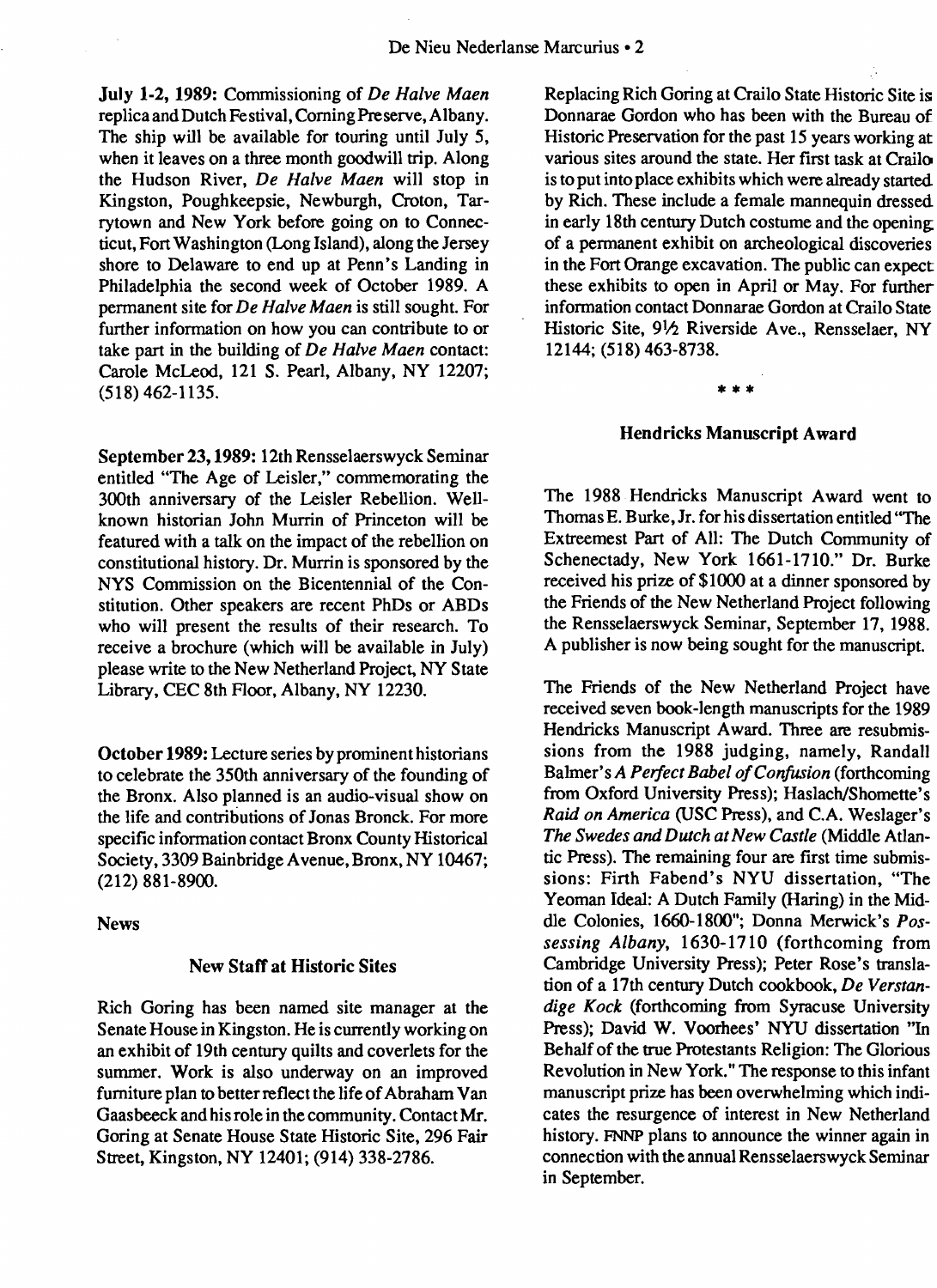#### Publications

#### From Albany Institute

*Remembrance of Patria: Dutch Arts and Culture in Colonial America, 1609-1776* by Roderic H. Blackburn and Ruth Piwonka with essays by Mary Black, Charlotte Wilcoxen and Joyce Yolk (Albany: Albany Institute of History & Art, 1988). In 1986 the Albany Institute of History and Art featured the exhibition, "Remembrance of Patria." The exhibition catalog is based on a decade of research in Europe and America. Almost 100 of the objects have been published here for the first time representing some of the most widely celebrated colonial American paintings, silver and furniture. It sells for \$65.00 plus 7% NYS tax and \$3.00 postage and handling.

Other publications available from Albany Institute are:

*New World Dutch Studies: Dutch Arts and Culture in Colonial America, 1609-1776* (papers from the symposium which accompanied the above exhibit) edited by Roderic H. Blackburn and Nancy Kelly, \$21.95;

*Dutch Trade and Ceramics in America in the 17th Century* by Charlotte Wilcoxen, \$14.95. This is the first book in English to provide specific information on various types of Dutch ceramics used by the Dutch, English and Swedish colonists in settlements of the present eastern United States between 1600-1700. In it the author examines the broader context of 17th century trade, revealing the maritime channels by which the Dutch brought goods to New Netherland settlements and widely distributed them. The ceramics discussed in the book include utility wares, Dutch fayence, Dutch majolica, and German stoneware.

*New Netherland Studies: An Inventory of Current Research and Approaches,* 1985, \$17.00. In 1982, the exhibition "The Birth of New York: Nieuw Amsterdam 1624-1664" was held at the New York Historical Society and the Amsterdam Historical Museum. A symposium in Amsterdam was held in conjunction with the exhibition. The proceedings, 12 articles by American and Dutch scholars were published by the Royal Dutch Antiquarian Society. In order to serve readers in both countries, introduction, titles and captions are in both languages. Every article has an extensive summary in the other language, so all the

important information is available both in English and Dutch.

To order these books send total payment plus \$3.00 postage and handling for the first item and \$.50 for each additional item and 7% tax if NYS resident to Albany Institute, 125 Washington Ave., Albany, NY 12210; (518) 463-4478. Make checks payable to Albany Institute. Trade discounts available; call for information.

\*\*\*

*The Swedes and Dutch at New Castle, with highlights*  in the history of the Delaware Valley, 1638-1664 by c.A. Weslager can be ordered from Middle Atlantic Press, 848 Church St., Wilmington, DE 19899 for \$9.95.

\*\*\*

Publications from the New Netherland Project

Forthcoming from Syracuse University Press early Spring 1989 in the series *New York Historical Manuscripts: The Andros Papers, Vol.* 1. *Files ofthe Provincial Secretary of New York during the Administration ofGovernor Sir Edmund Andros, 1674* 1676. Edited by Peter R. and Florence A. Christoph with translations from the Dutch by Charles T. Gehring.

Then in early summer 1989 expect publication of another volume of translations in the series *New Netherland Documents,* namely the *Fort Orange Court Records, 1652-1660.* 

Already in the works for publication in 1990 are *Andros Papers,* 1676-1678, and *New Netherland Documents: Laws* & *Ordinances.* The Project is setting up camera-ready copy for Syracuse University Press with desktop publishing equipment.

#### Totidem Verbis

At one time or another we have all encountered bad handwriting; usually personal letters rather than official records. The typewriter and now the computer with spelling checkers and grammar cops have made illegible or questionable administrative records a rarity. In the seventeenth century, however, there exists a considerable body of records which cause problems for the modem researcher. It is most dis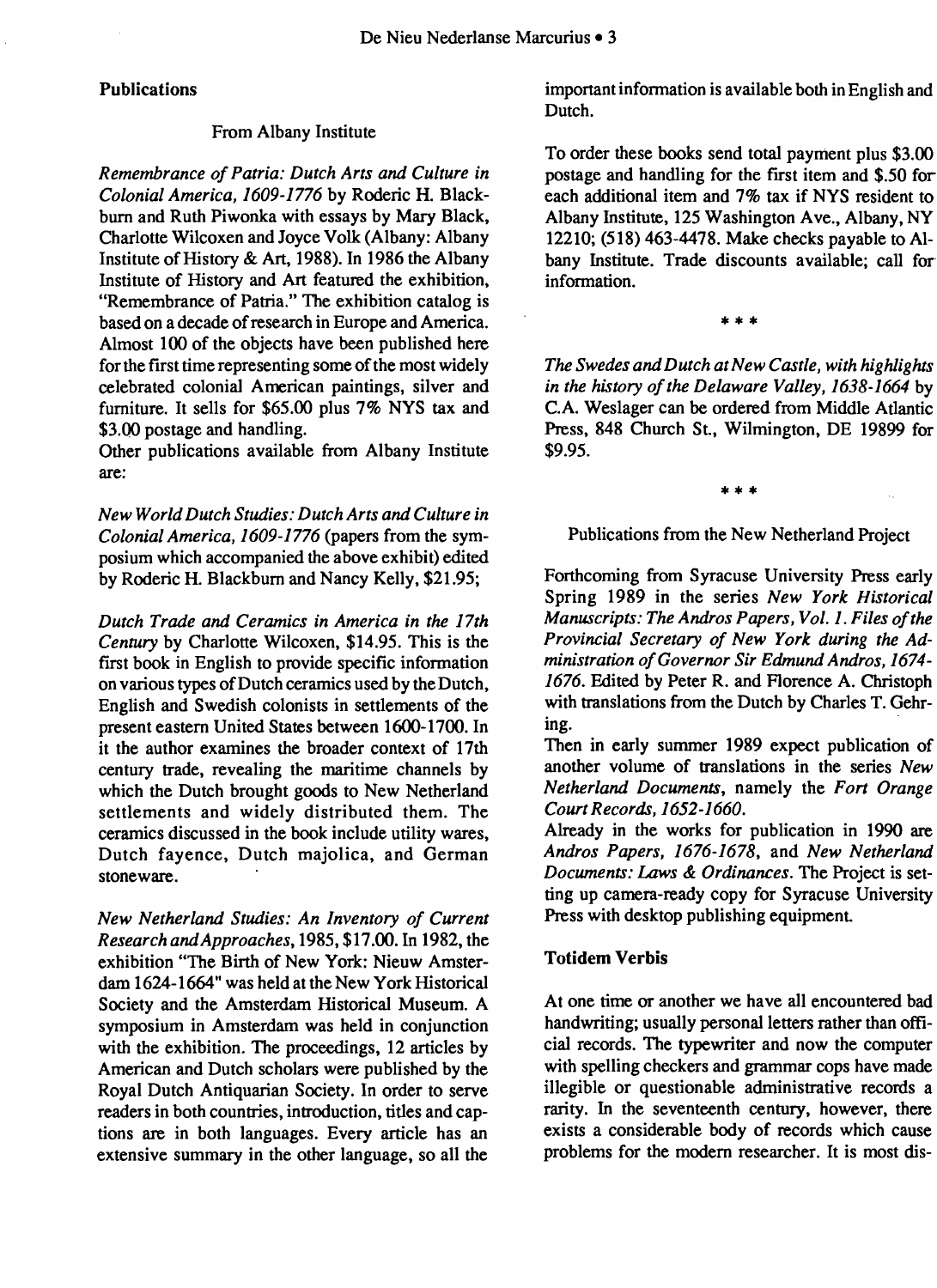couraging to spend years learning to read Dutch, for example, only to discover that the documents are written in a handwriting style seemingly practiced on Mars. Add to this individual habits, idiosyncracies, educational backgrounds and disabilities, and the problem approaches the magnitude of cracking the Japanese naval code. Coupled with this problem the New Netherland researcher must also confront the reality of damaged and lost documents. How many times have you heard the shattering news that the document needed to tie all those loose ends together was lost in the 1911 State Library fire? I have chosen the following item to translate because it demonstrates that Stuyvesant and the WIC directors were forced to contend with the same problems we are still struggling with.

The following is extracted from a letter of Petrus Stuyvesant to the directors of the WIC, dated October 30, 1655. The source of the extract is a summary of Stuyvesant's letter that was made by Hans Bontemantel before presentation to the directors. The style is a bit telegraphic because Bontemantel was paraphrasing and only interested in the facts. It contains none of the wit, irony and thoughtful phrasing of Stuyvesant's original letters. The document is in the Bontemantel Collection at the New York Public Library:

[I have included the Dutch transcription before the translation for those of you who wish to practice your 17th-century Dutch; I also have plenty of space to fill on this final page.]

*De vercoop en opdracht brieven vande landerijen in de Zuyt Revier sijn al voor deesen gesonden* 1651 *met de scheepen Valconier ende Waeterhont. Dat de selfde qualijck sifn geschreeven is de fout vande dronckaert Johannes Dijckmans. Sullen alles met het schip Nieu Amstjerdam] senden in beste formen, soo oude als nieuwe documenten die te becoemen sijn. Doch den geweesen directeur Kieft heeft veele vande selve meede genoemen.* 

"The sale and conveyance papers of the land grants on the South River were all send before these in 1651 with the ships *Yalconier* and *Waeterhont.* That the same are badly written is the fault of the drunkerd Johannes Dijckmans.<sup>\*</sup> Shall send everything in best form with the ship Nieu Amst[erdam], both old and new documents that are available. However, the former Director Kieft took many of the same along with him." $^{\dagger}$ 

What events would you expect to find Stuyvesant writing about in this letter of October 30, 1655?

\* Johannes Dijckmans came to New Netherland in 1651. After serving on Manhattan as a clerk, he was appointed commissary of Fort Orange in the fall of the same year. He kept the minutes of the court of Fort Orange/Beverwijck from its inception on the 15th of April 1652 until the 9th of May 1655 when his nearly illegible hand abruptly ends.

l.

t During Willem Kieft's return to the Netherlands, the ship called the *Princesse Amalia*was wrecked on the rocks off Wales when one night the skipper, Jan Claesz Boll (allegedly drunk) mistook a coastal indentation for the English Channel. Lost along with Kieft were many of the records of his administration; Domine Evardus Bogardus, the husband of the forever popular Anneke Jansz; many soldiers who had served in Brazil; altogether eighty some people were lost-a disaster of monumental proportions for the WIC.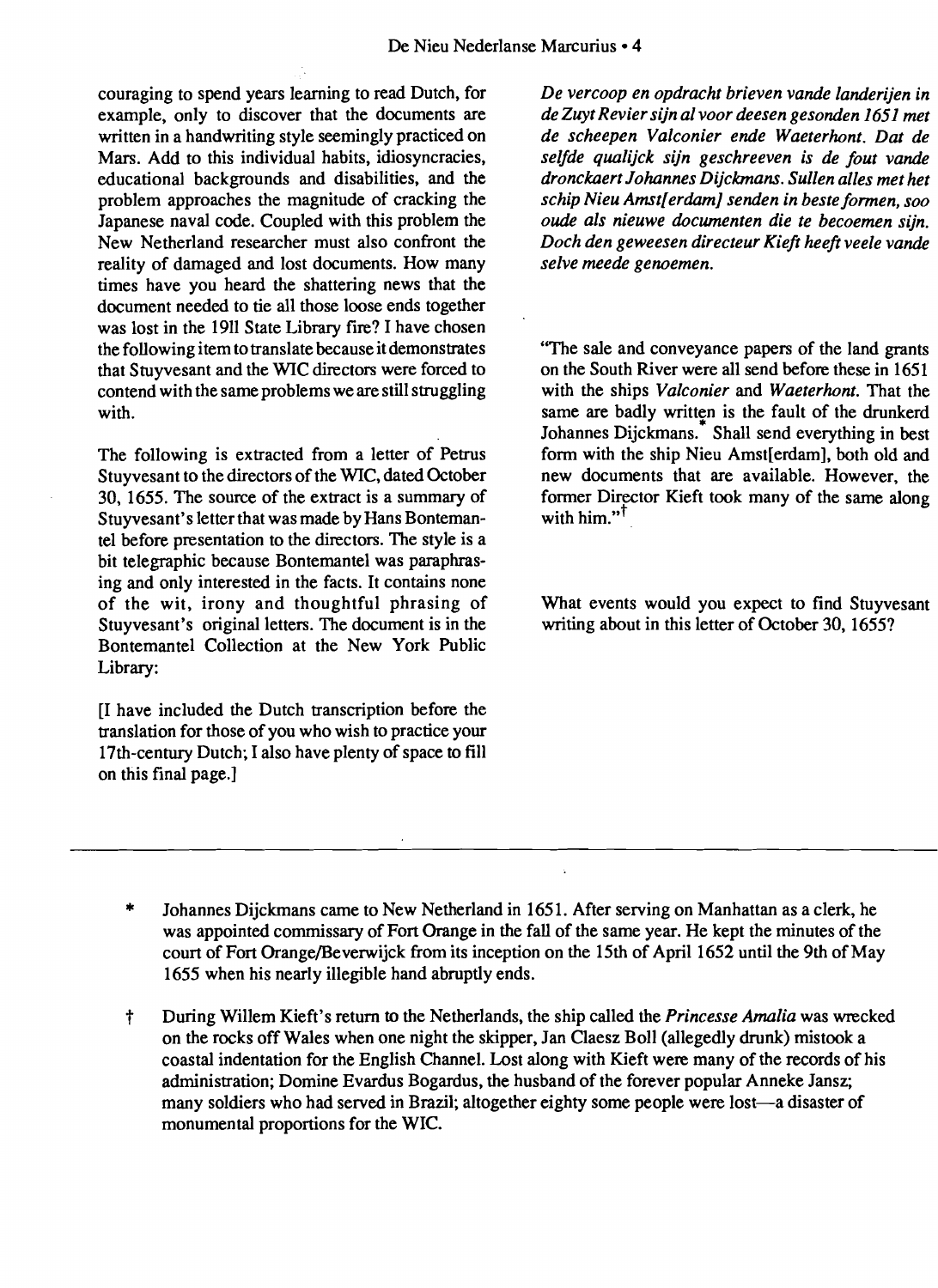

Upcoming Meetings & Events

Until June 18, 1989: Exhibit of 17th and 18th century Dutch and Flemish still life paintings from the collection of the Budapest Museum of Fine Arts in connection with the Rochester Museum and Science Center's new permanent exhibit entitled "At the Western Door: Seneca Indians, Europeans, and Americans in the Genesee Valley." A large number of Dutch trade goods from Seneca archaeological sites can be related to the still life paintings to illustrate the effects of contact between two very different cultures. For further information contact Charles F. Hayes III, Rochester Museum and Science Center, 657 East Avenue, Rochester, NY 14607; (716) 271-4320.

July 1-2, 1989: Commissioning of *De Halve Maen* replica will be at 1:00 p.m. on July 1, and the Dutch Festival will be held July 1 & 2 at the Corning Preserve, Albany. The ship will be available for touring until July 5, when it leaves on a three month goodwill trip. Along the Hudson River, *De Halve Maen* will stop in Kingston, Poughkeepsie, Newburgh, Croton, Tarrytown and New York before going on to Connecticut, Fort Washington (Long Island), along the Jersey shore to Delaware to end up at Penn's Landing in Philadelphia the second week of October 1989. A permanent site for *De Halve Maen* is still sought. For further information on how you can contribute to or take part in the building of *De Halve Maen*  contact: Carole McLeod, 121 S. Pearl, Albany, NY 12207; (518) 462-1135.

September 23, 1989: The New Netherland Project is holding its 12th Rensselaerswyck Seminar, this year to commemorate the 300th anniversary of Leisler's Rebellion. Registration (\$10) for the all day seminar begins at 8:30 just outside the door to the Orientation Theater of the State Museum on the first floor of the Cultural Education Center at the Empire State Plaza in Albany; coffee and rolls will be available. The morning session begins at 9:30 with the following speakers:

- • David W. Voorhees, "Leisler's pre-1689 Biography and Family Background"
- Randall Balmer, "The Religious Dimensions of Leisler's Rebellion"
- • John M. Murrin, "The Impact of theLeisler Rebellion on the Constitution." Prof. Murrin, intemationallyknown historian from Princeton, is sponsored by the NY State Constitutional Bicentennial Commission.

Lunch break will be from 12:00 to 1:30 when the afternoon session will feature the following speakers:

- • Dennis J. Maika on "New York City Merchants in the Age of Leisler"
- Firth H. Fabend on "The Pro-Leislerian Dutch Farmer in New York; 'A Mad Rabble,' or 'Gentlemen Standing Up for their Rights'?"

Book displays by the New Netherland Project, Syracuse University Press, and other historical organizations will be available for browsers and buyers during breaks as in the past

October 1989: Lecture series by prominent historians to celebrate the 350th anniversary of the founding of The Bronx. Also planned is an audiovisual show on the life and contributions of Jonas Bronck. For more specific information contact Bronx County Historical Society, 3309 Bainbridge Avenue, The Bronx, NY 10467; (212) 881-8900.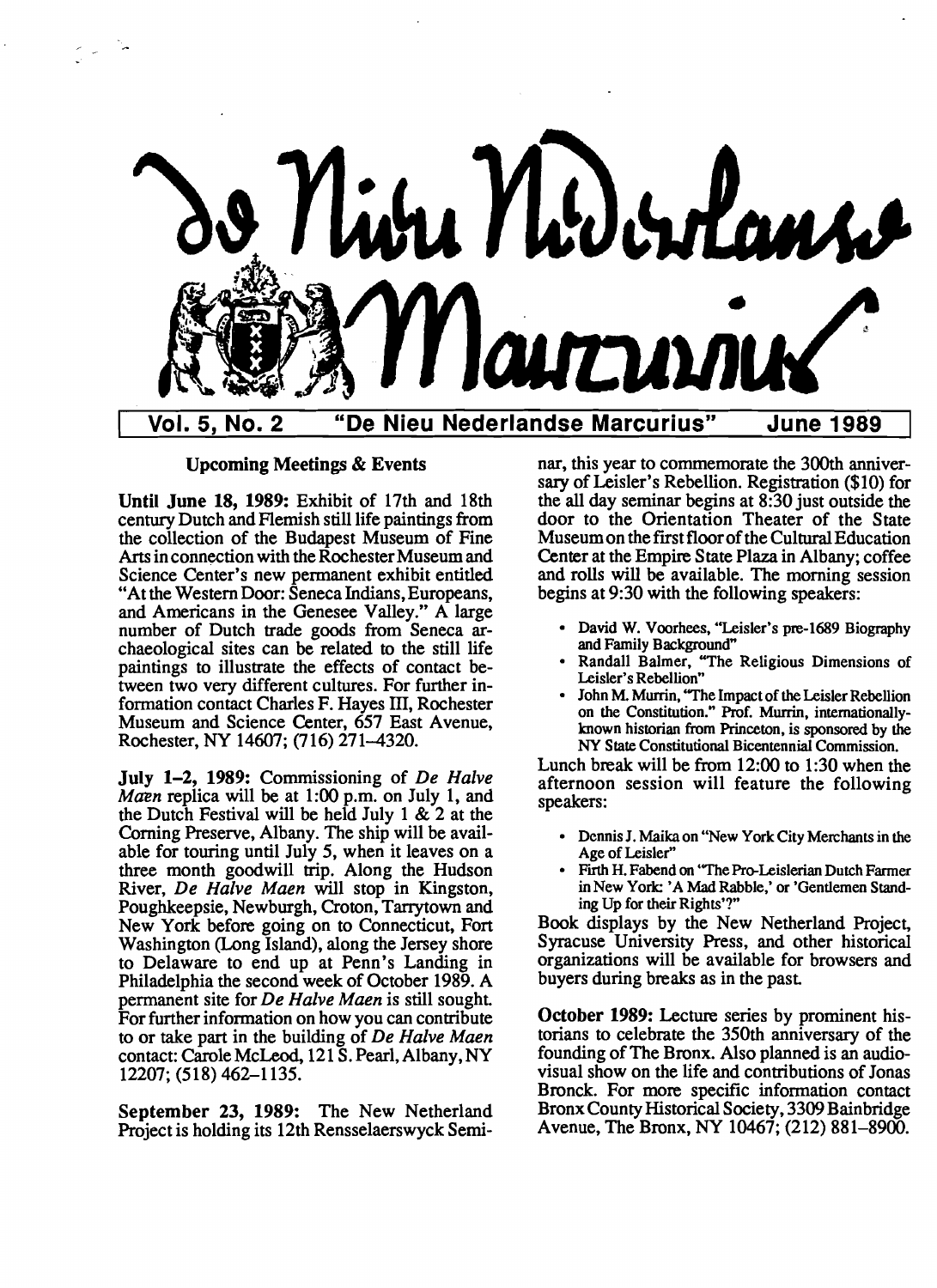Through December 1989: The Wyckoff House Museum is presenting a series of demonstrations on "Domestic Life in Colonial Brooklyn." Programs on gardening, games, linen making and St. Nicholas Day are being planned by Doreen Bartoli, the program coordinator, and they will feature costumed interpreters demonstrating the everyday tasks once performed in the Wyckoff House. Admission will be \$1.00 for adults, \$.50 for children and seniors. For a brochure call or write the Wyckoff House Museum, P.O. Box 100-376, Brooklyn, NY 11210; (718) 629-5400.

•••

### Publications

#### From the New Netherland Project

Forthcoming from Syracuse University Press in June 1989 in the series *New York Historical Manuscripts: The Andros Papers, Vol.* 1. *Files 0/ the Provincial Secretary ofNew York during the Administration 0/ Governor Sir Edmund Andros,*  1674-1676. Edited by Peter R. and Florence A. Christoph with translations from the Dutch by Charles T. Gehring, \$75.00.

SUP now also has all available back stock of*New York Historical Manuscripts* (both the English & Dutch series) and the complete 7 volume set of *Records 0/ New Amsterdam* published by Genealogical Publishing Company of Baltimore. Renewed marketing efforts for these volumes are planned by SUP, including a chance to purchase the entire series at a discount. If your local library is missing any volumes in the series, now is the time to send your order to Tom Lavoie, Marketing, Syracuse University Press, 1600 Jamesville Avenue, Syracuse, NY 13244-5160.

•••

### News

#### Hendricks Manuscript Award

The panel of judges for the Hendricks Manuscript Award, headed by Prof. Oliver Rink, has just released the name of the 1989 winner, Firth H. Fabend, for her extremely well- written manuscript "The Yeoman Ideal: A Dutch Family (Haring) in the Middle Colonies, 1660 1800" submitted in fulfillment of Ph.D. requirements at New York University. The Friends of the New Netherland Project will present the \$1000 prize to Ms. Fabend at a dinner following the

Rensselaerswyck Seminaron September 23,1989. If you would like to come to the dinner, please contact Marilyn Douglas, Events Chairman, Friends of the New Netherland Project, Box 2536 Empire State Plaza Station, Albany, NY 12220 0536; (518) 474-7493.

The deadline to submit book-length manuscripts for the 1990 Hendricks Manuscript Award is December I, 1989. Entries will be judged for appropriateness of subject (e.g. does the work contribute to the scholarship on the Dutch experience in America?), quality of research, and quality of writing. For complete guidelines please write Hendricks Manuscript Award Committee, Friends of the New Netherland Project, P.O. Box 2536 Empire State Plaza Station, Albany, NY 12230 0536.

#### New Curator at DCHS

Neil Larson, formerly of the New York State Office of Parks & Recreation in Albany, was chosen curator ofDutchess County Historical Society last fall. Among his projects for DCHS is a new program of educational tours at Glebe House, an additional exhibit at Clinton House, a volunteer program for interpreters, and a new cataloging system for photograph collections. Contact Mr. Larson for further information about Dutchess County Historical Society programs c/o DCHS, P.O. Box 88, Poughkeepsie, NY 12602; (914) 461-1630.

#### NY State Library Research Residencies

The winners of the State Library's 1989 Research Residency awards include two Friends of the New Netherland Project: Dr. Ronald W. Howard, associate professorof history at Mississippi College, for his study of patterns of childrearing in colonial New York, 1624-1776; and Dr. WilliamA. Starna, professor of anthropology at SUNY Oneonta, for research on the history and development of Indian law in New York State. Because of New York State fiscal problems, the monetary stipends given in previous years have been eliminated. Now, the winners will receive direct borrowing privileges, access to the reference, database, and interlibrary loan services of the State Library, free photocopying, and a study carrel.

Applications for the 1990 NY State Library Residency Awards will be accepted through December 1989. For further information contact Jim Corsaro, Manuscripts and Special Collections, NY State Library, CEC I1D35, Albany, NY 12230; (518) 474-5963.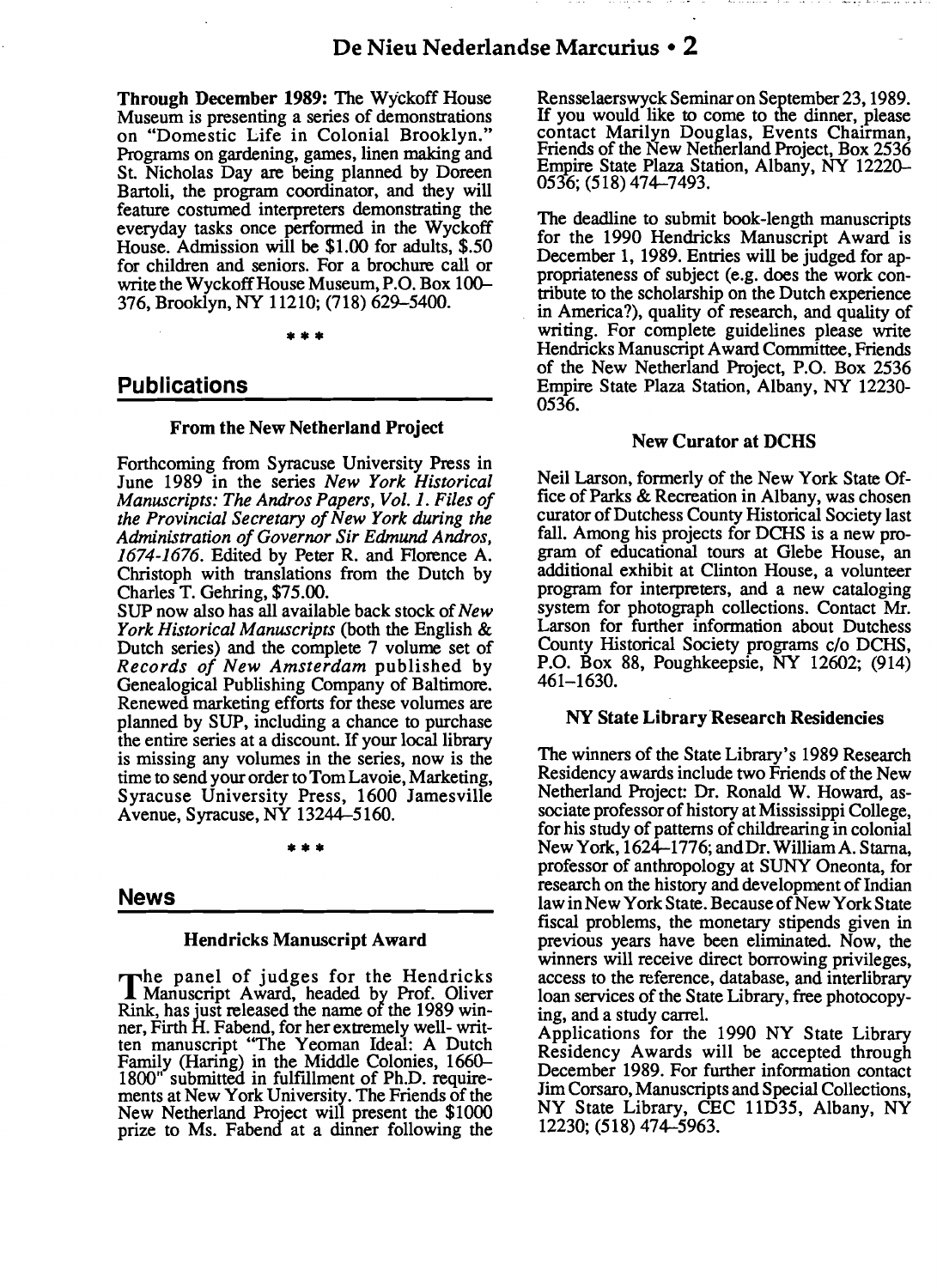#### New Netherland Project News

NNP has just been narned by the Netherland America Foundation as beneficiary of the 1989 Stuyvesant Ball which will be held in October or November 1989 in New York City. The funds raised by this event will be used to match the Project's NEH grant. NNP was also beneficiary in 1986, at which time \$25,000 was raised for the Project. This large award could not have come at a better time. NNP has just sent in its fifth 3-year matching grant application to the National Endowment for the Humanities. If the grant is approved

with no changes, NNP will be obligated to raise over \$145,000 during the period of the grant (July 1990-June 1993). Since 1987 the Project has had welcome respite from fundraising thanks to two large legislative grants, as well as the previous Stuyvesant Ball grant. This two-year break has given us time to master the intricacies of desktop publishing and produce two 6OO-page volumes with Syracuse University Press. However, fundraising must begin again in 1990. Donations to the New Netherland Project are tax-deductible and will be matched dollar-for-dollar by NEH to . provide operating funds for NNP.

# **Totidem Verbis**

The Dutch document featured in this issue of the newsletter comes from the Notarial Records held by the Albany County Municipal Archives. This volume ofrecords was translated originally by Jonathan Pearson and published under the title of*Early Records ofthe City and County ofAlbany* (Albany, 1869). The NNP is proposing a new translation of these important records as a companion volume to the Court Minutes of Fort Orange [FOCM]. For an understanding of why a new translation is necessary compare Pearson's translation on page 225 of his work with what appears below, keeping in mind that he did not have the advantage of the FOCM or other related documents for consultation.

StevenJansz Coninck *de Timmerman* and his wife Maria Goosens alias*Lange*Maria "Tall Maria" rana tavern along the roadway between Fort Orange and the village of Beverwijck. In 1655 for unknown reasons the contents of the tavern were sold at auction.

Steven Jansz wil verkoopen in deese verkoopinge ofte opveylinge de naervolgende goederen op de naervolgende conditien te weeten dat de betaelinge sall moeten geschieden in goede leverbaere bevers sonder eenighe ver[] te ged[] welcke betalingh sall moeten geschieden in de maent Mey ofte in uytterlijck ten eynde vande maent Welcke betalinge voorsz. koopers sullen betaalen inden gesetten tijt aen Pieter Ryverdingh die de reeckeninge van desselffs vercochte goederen ontfangen sal

| aen Baeffgen een ticktack bort                  | f16           |
|-------------------------------------------------|---------------|
| aen Rensselaer 11 bijlen met eenigh kramerij    | $f9 - 1$      |
| Seger Cornelissen 36 lb teback                  | $f25-$        |
| Seger Cornelissen 6 bier glaasen                | f6:4          |
| Jan met de baert 3 schilderijkes                | $-f2-$        |
| Hendrick Jochimsz een hanghbort                 | f2:12         |
| Jacob Adriaensen een roer                       | f13:          |
| Pieter Bout een knoo                            | f35:          |
| aen Jan Thomasz 3 gijten a 20 g. stuck          | $f60$ :—      |
| Steven Jansz een soch                           | $f17$ :-      |
| Hendrick Gerritsz een varcken                   | f15           |
| Steven Jansz een ditto                          | f14:10        |
| Huybert de Guyt een vat No. 1 Hollantsch        |               |
| bier voor                                       | f41:10        |
| Philip Pietersen een dito No. 2                 | <u>f33</u> :— |
|                                                 | 290           |
| Willem Pieters No. 8 een ton Hollants           |               |
| bier voor [ ]                                   | f30           |
| Willem Pietersz No. 9 een ditto                 | f24           |
| Seger Cornelissen eenige tobacxpijpen           | f2:10         |
| Jan Verbeeck een vat No. 4 Hollantsch bier voor | $f24$ :—      |
| Joan de Hulter een kas                          | f9:10         |
| Huybert de Guyt een sack met kelck              | f2:12         |
| Huybert een troch met een becken                | f9:1          |
| Jonge Kees 3 bancken                            | f8:10         |
| Joan de Hulter 4 varckens a 14 gs yder stuck    | $f54$ :—      |
| Anthony de Hooges een vat Hollantsch bier       | f24:          |
| Aen Leendert Philipsz een slaap banck           | $f4$ :—       |
| Aen Doorethe een bock                           | f16:          |
|                                                 | $f208 - 3$    |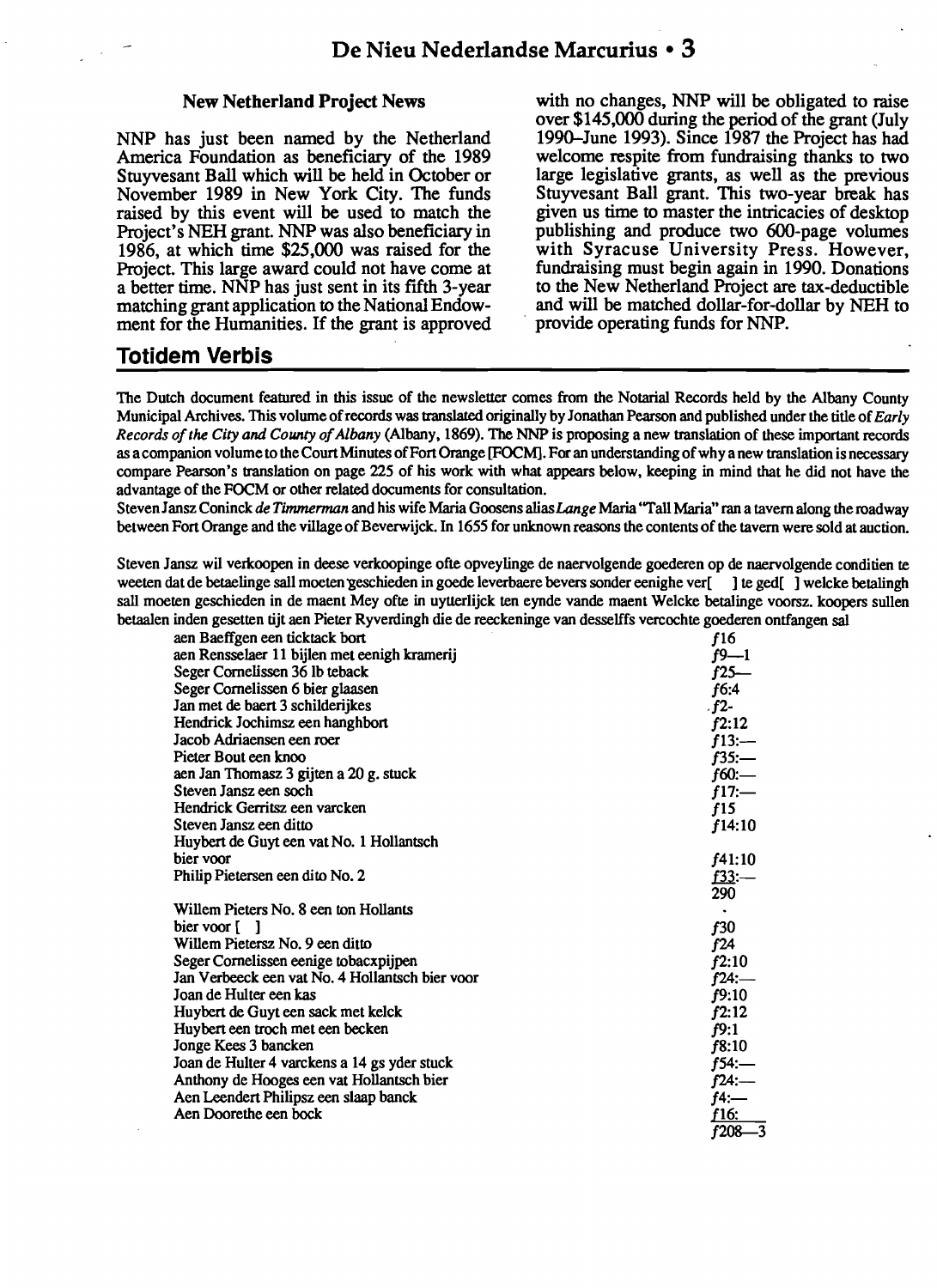Aen Jacob vande Vlackte een hont doch heeft Andries en Goosen voort schult overgenoomen [ ] Noch aen Jurryen de Glasemaacker 2 varckens voor 31⁄2 bevers doch alsoo Andries Herpersz en Goosen Gerritsz gelt voor steen moeten hebben is de  $3\frac{1}{2}$  bever tot affcortinge gegaen.

Steven Jansz offers to sell in this sale or auction the following goods on the following terms, namely: that payment be made in good merchantable beavers without any [ ] which payment shall be made in the month of May no l ] which payment shall be made in the month of May no later than the end of the month. Which payment the aforesaid buyers shall make in the designated time to Pieter Ryverdingh, who shall receive the account of the same sold goods.

| To Baeffgen, one ticktack board                                                 | f16           |
|---------------------------------------------------------------------------------|---------------|
| To Rensselaer <sup><math>\pm</math></sup> 11 axes with some trifles             | $f9-1$        |
| Seger Cornelissen 36lb. tobacco                                                 | f25—          |
| Seger Cornelissen 6 beer glasses                                                | f6:4          |
| Jan <i>met de baert</i> , <sup>†</sup> 3 small paintings                        | $f2-$         |
| Hendrick Jochimsz, one hanging sign <sup>+</sup>                                | f2:12         |
| Jacob Adriaensen, one gun                                                       | f13:          |
| Pieter Bout, one canoe                                                          | $f35:-$       |
| To Jan Thomas, 3 goats at 20 g[uilders] a piece                                 | $f60$ :-      |
| Steven Jansz, one sow                                                           | f17:          |
| Hendrick Gerritsz, one pig                                                      | f15           |
| Steven Jansz, one ditto                                                         | f14:10        |
| Huybert de Guyt, <sup><math>^{1}</math></sup> one barrel No. 1 Holland beer for | f41:10        |
| Philip Pietersen, one ditto No.2 <sup>TT</sup>                                  | <u>f33</u> :— |
|                                                                                 | 290           |
| Willem Pieters No.8, one tun Holland beer for [ ]                               | f30           |
| Willem Pietersz No.9, one ditto                                                 | f24           |
| Seger Cornelissen, some tobacco pipes                                           | f2:10         |
| Jan Verbeeck, one barrel No.4 Holland beer for                                  | f24:—         |
| Joan de Hulter, one chest                                                       | f9:10         |
| Huybert de Guyt, one sack with lime                                             | f2:12         |
| Huybert, one trough with a bason                                                | f9:1          |
| Jonge Kees, <sup>++</sup> 3 benches                                             | f8:10         |
| Joan de Hulter 4 pigs at 14 guilders a piece <sup>-</sup>                       | f54           |
| Anthony de Hooges, one barrel Holland beer                                      | $f24$ :—      |
| To Leendert Philipsz, one folding bed                                           | $f4$ :—       |
| To Doorethe, <sup>†</sup> one male goat                                         | f 16:-        |
|                                                                                 | $f208 - 3$    |

To Jacob vande Vlackte, one dog; however, Andries and Goosen have assumed thedebt. Also, to Jurryen de*Glasemaacker*t *2*  pigs for 31/2 beavers; however, because Andries Herpersz and Goosen Gerritsen need money for bricks, the 31/2 beavers has been deducted

\* A very popular 17th-century board game similar to checkers and backgamon with rules, according to Berkhey (3:1432), as complicated as chess. Baeffgen Pietersz, the wife of Ulderich Kleyn, ran a tavern along the Vossen Kill in Beverwijck.

 $\ddagger$  Jan Baptist van Rensselaer, director of Rensselaerswijck 1652-1658.

t "with the beard"

+ The sign may have hung before Steven Jansz's tavern, carrying the name *De VrouwMaria* after his wife Maria.

\*\*In the margin was written: "Liquidated with the brewery."

 $\ddagger\ddagger$ "the rogue"

 $\dagger\dagger$  In the margin:"paid the 10th of June."

++"Young Kees"; the latter component of the name is a shortened form of Cornelis.

\* In the margin: "the 2 April"; NB that the total is incorrect.

 $\ddagger$  Probably Dorothea Jansz van Breestede, wife of Volkert Jansz Douw.

t "the glazier"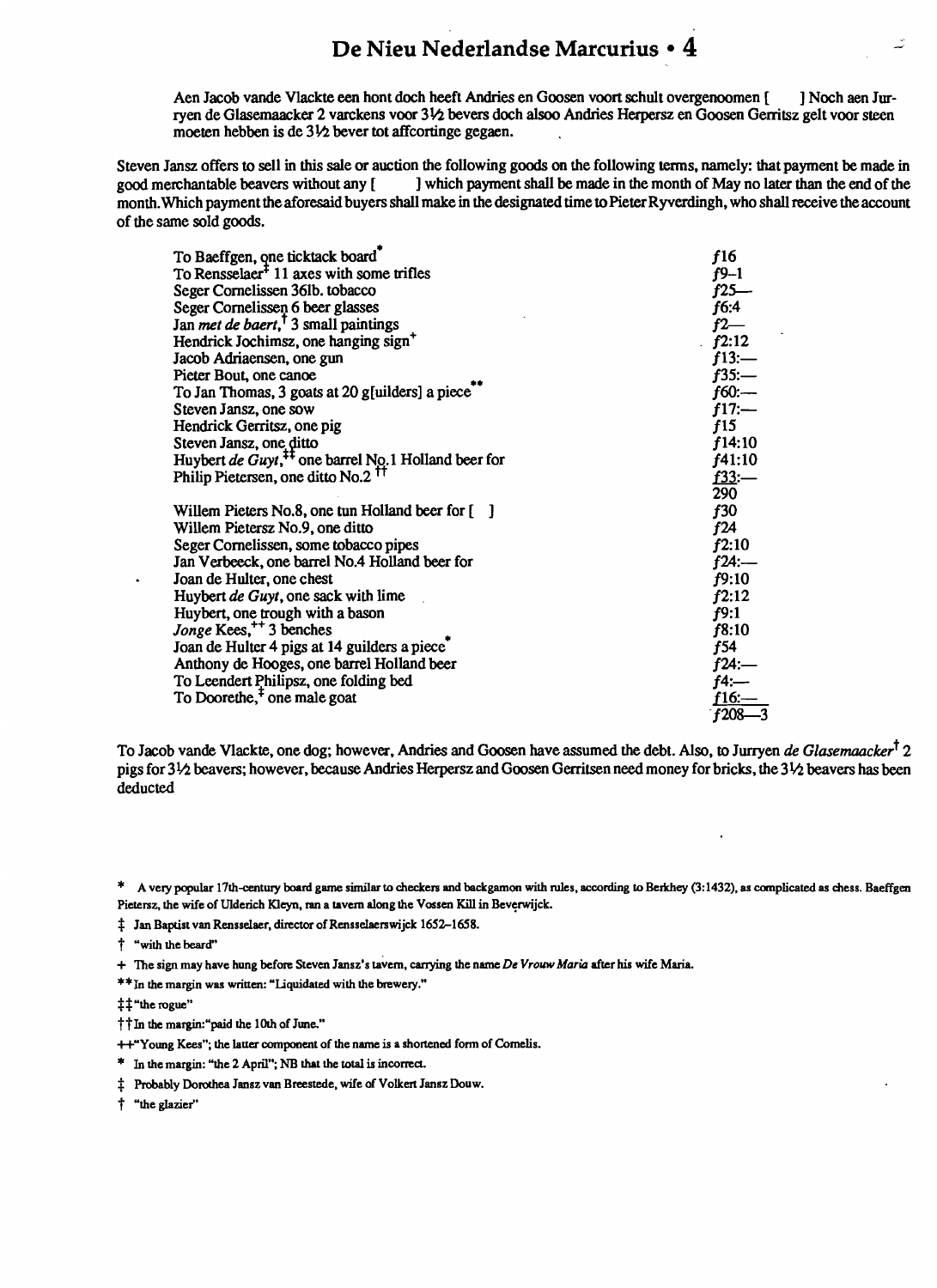

Vol. 5, No.3 "De Nieu Nederlandse Marcurius" September 1989

# Upcoming Meetings & Events

September 16 & 17, 1989: Lefferts Homestead, Prospect Park, Brooklyn will offer a tour of the site on Saturday, September 16 at 1:00 p.m. to recount the preparations made by the Lefferts family for winter on their farm. On Sunday, September 17 from 12-4 p.m. will be the last program in their "Early American Crafts Series" on pewter casting. The Homestead, which is open Wednesdays through Sundays 12-4 p.m., is located on Flatbush Avenue at Empire Blvd. inside Prospect Park, next to the Zoo.

September 23, 1989: The New Netherland Project is holding its 12th annual Rensselaerswyck Seminar, this year to commemorate the 300th anniversary

# *The Age ofLeisler*

of Leisler's Rebellion. Registration (\$10) for the all-day seminar begins at 8:30 am just

outside the door to the Orientation Theater of the State Museum on the first floor of the Cultural Education Center at the Empire State Plaza in Albany. Coffee and rolls will be available. The morning session begins at 9:30 am with the following speakers:

- • David W. Voorhees, "Leisler's pre-1689 Biography and Family Background"
- Randall Balmer, "The Religious Dimensions of Leisler's Rebellion"
- John M. Murrin, "The Impact of the Leisler Rebellion on the Constitution." Prof. Murrin, internationally-known historian from Princeton, is sponsored by the NY State Constitutional Bicentennial Commission.

Lunch break 12:00 to 1:30 Afternoon session:

- Dennis J. Maika, "New York City Merchants in the Age of Leisler"
- Firth H. Fabend, "The Pro-Leislerian Dutch Farmer in New York: 'A Mad Rabble,' or 'Gentlemen Standing Up for their Rights'?"

Book displays by the New Netherland Project, Syracuse University Press, and other historical organizations will be available for browsers and buyers during breaks.

October 11, 1989: Lecture by Ruud Spruit, director of the *Westfries Museum* at Hoorn, the Netherlands, entitled "The Hoorn Connection." Mr. Spruit, the author of 25 books, including *Zout en Slaven* ("Salt & Slaves," about the West India Company), is sponsored by the Hudson-Mohawk Institute of the College of Saint Rose, in conjunction with the Montgomery County Historian's Office and the New Netherland Project. The lecture is free and will be held at 7:30 p.m. in the Main Lounge of the CSR Campus Center, 420 Western Avenue, Albany. For a brochure or further information contact Rosemarie Manory at 454-5253.

October 1989: Lecture series by prominent historians to celebrate the 350th anniversary of the founding of The Bronx. Also planned is an audio-visual show on the life and contribu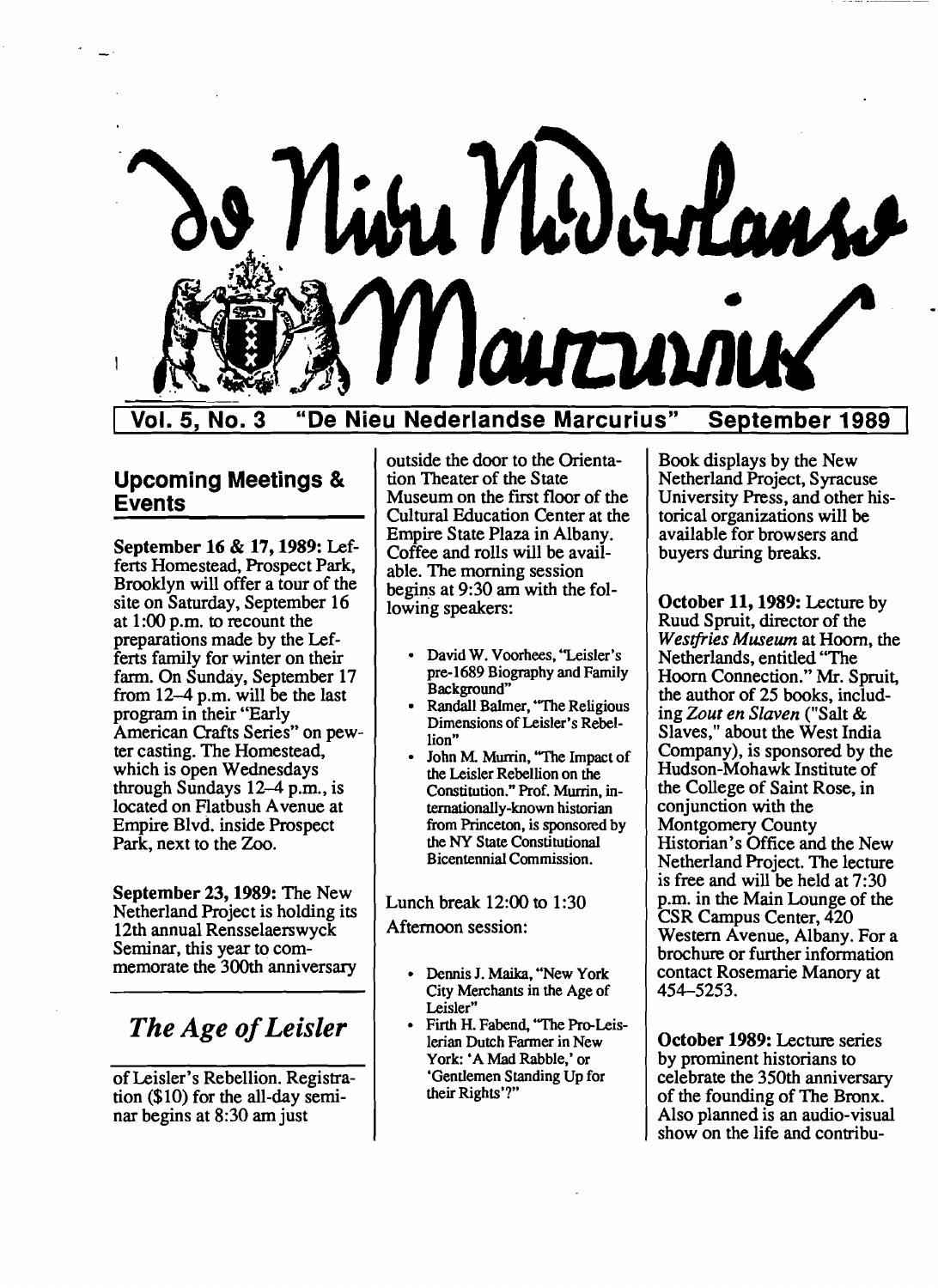tions of Jonas Bronck. For more specific information contact Bronx County Historical Society, 3309 Bainbridge Avenue, The Bronx, NY 10467; (212) 881-8900.

Through December 1989: The Wyckoff House Museum is presenting a series of demonstrations on "Domestic Life in Colonial Brooklyn." Programs on gardening, games, linen making and St. Nicholas Day are being planned by Doreen Bartoli, the program coordinator, and they will feature costumed interpreters demonstrating the everyday tasks once performed in the Wyckoff House. Admission will be \$1.00 for adults, \$.50 for children and seniors. For a brochure call or write the Wyckoff House Museum, P.O. Box 100-376, Brooklyn, NY 11210; (718) 629-5400.

# Publications

#### From the New Netherland Project

Syracuse University Press published in June 1989, *The Andros Papers, Vol. 1. Files of the Provincial Secretary ofNew York during the Administration ofGovernor Sir Edmund Andros,* 1674-1676. Edited by Peter R. and Florence A. Christoph with translations from the .Dutch by Charles T. Gehring, \$75.00. Forthcoming in late fall will be the *Fort Orange Court Minutes,* which will also sell for \$75.

SUP now also has all available back stock of*New York Historical Manuscripts* (both the English & Dutch series) and the complete 7 volume set of *Records ofNew Amsterdam* published by Genealogical Publishing Company of Baltimore.

Renewed marketing efforts for these volumes are planned by SUP, including a chance to purchase the entire series at a discount. If your local library is missing any volumes in the series, now is the time to send your order to Tom Lavoie, Marketing, Syracuse University Press, 1600 Jamesville Avenue, Syracuse, NY 13244-5160.

•••

## News

## *Halve Maen* Tragedy

On June 19, 1989, just one week after gala christening ceremonies for *Halve Maen,*  Nicholas Benton, designer and builder of the replica, fell 75 feet to his death while dismantling the mast of a turn-of-thecentury schooner so that it could pass through the barge canal. Benton was an internationally recognized expert in colonial ships, and he kept many of the plans for the rigging of his masterpiece in his head. Thus, many of the details pertinent to the building of the replica, such as how to rig the

# *Shipbuilder killed*

ship's three miles of rope, died with him.

As a result of Benton's death, the completion of the *Halve Maen* has been delayed and the 25-city New Netherland Festival tour postponed until next year. Instead of a July 1 commissioning of the *Halve Maen,*  a memorial service was held at the Port of Albany. A memorial fund has been established to help Nick Benton's family, and donations may be sent to the New Netherland Festval, 121 S. Pearl Street, Albany, NY 12207. The responsibility of overseeing the ship's completion has been taken over by Ernie Cowan, who is working with a crew of 12-14 people, plus volunteers. It is anticipated that the ship will be completed this fall, with a "mast stepping" ceremony scheduled for September 6. The project still needs corporate and individual donors. Any interested parties should contact Carole McLeod at the above address.

# Staff Changes

After two and a half years at Lefferts Homestead, Doreen . Bartoli has moved to a new position at New York's Hall of Science. Replacing Ms. Bartoli as Manager of Visitor Services and Educational/Public Programs is Monica Wilkinson. Ms. Wilkinson, an M.A. in Museum Studies who has just completed an N.E.A. internship at the Brooklyn Museum, will develop new educational programs, refine Lefferts period rooms and collections, expand the docent programs, plan exhibitions and work with visitors and interns.

Nancy H. Waters has left Staten Island Historical Society for a position at Edison National Historic Site.

# Cultural Organizations Merge

Recently the boards of the Netherlands-America Community Association and the Dutch American West-India Foundation agreed to merge and reinstate the name of the Netherland-America Foundation, which was founded in 1921. The Netherland-America Foundation will be engaged in cultural, historic, educational and